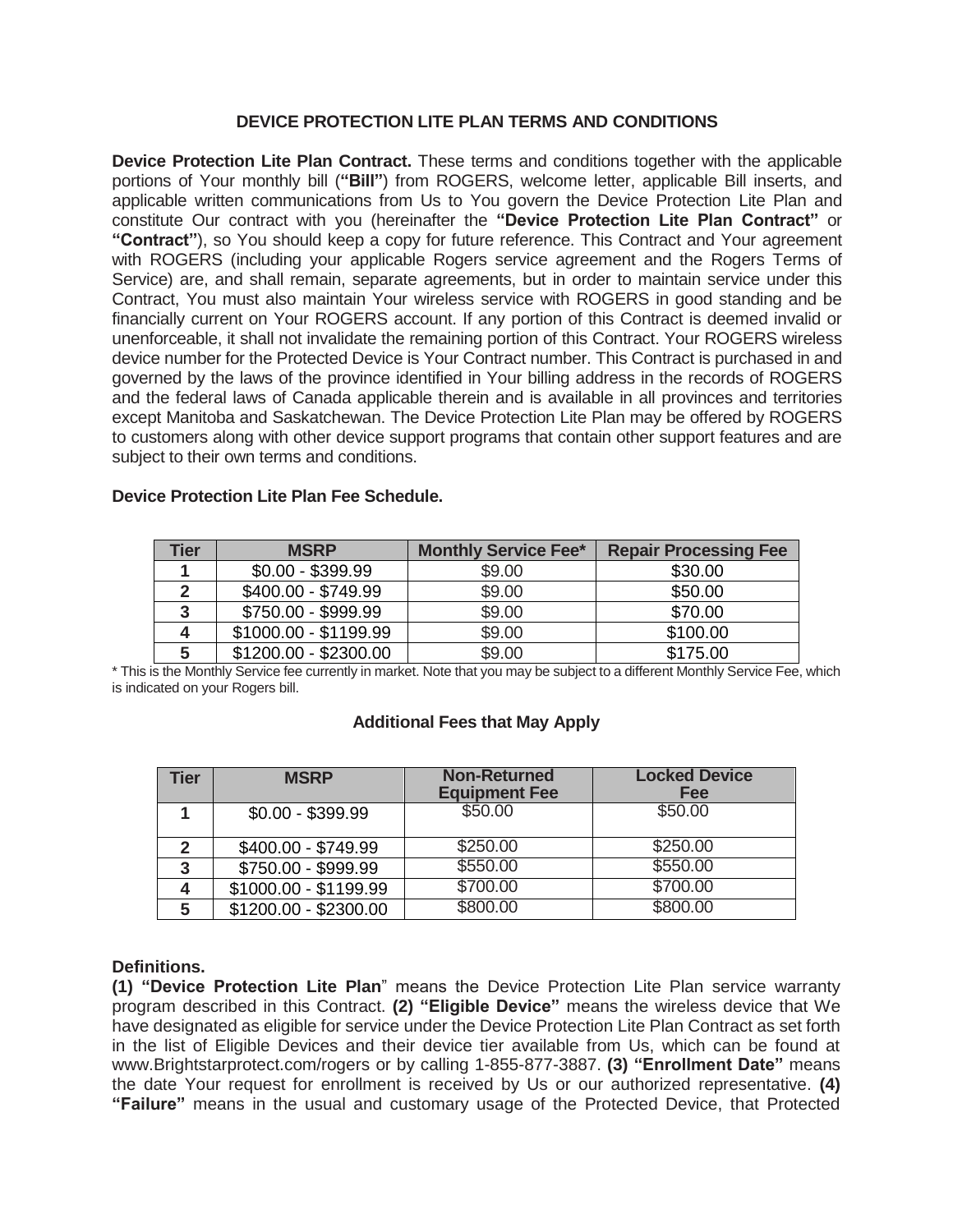Device malfunctions or fails to operate due to a defect in parts or workmanship after the expiration of the manufacturer's warranty period; or accidental or liquid damage. **(5) "Protected Accessory(-ies)"** means the following Accessories used with the Eligible Device: one standard battery and one standard charger. One SD memory card and one SIM card, each as standard for the Eligible Device, are also protected. If the Eligible Device is an iPhone, the following iPhone accessories shall be deemed Protected Accessory(-ies) as part of an iPhone loss: one standard wall/USB charger, one standard ear bud, and one standard sync cable**. (6) "Protected Device"** means the Eligible Device owned or leased by You and actively registered on the ROGERS network and for which airtime has been logged after enrollment into the Device Protection Lite Plan. Protected Device is limited to one Eligible Device and applicable Protected Accessory per approved Service Request. The International Manufacturer's Equipment Identification (IMEI), Electronic Serial Number (ESN) or Mobile Equipment ID (MEID) of the Eligible Device associated with Your account in the record of ROGERS at the time Your protection initially becomes effective and for which airtime has been logged determine the Eligible Device that is considered a Protected Device unless You have used a different Eligible Device on Your mobile number immediately prior to the time of Failure, in which case the Protected Device is the Eligible Device (i) for which You have used on Your mobile number immediately prior to the time of Failure; and (ii) for which You have provided a proof of purchase or lease to Us. **(7) "Replacement Equipment"** means a wireless device of like kind and quality with comparable features and functionality to the Protected Device that We may provide to You in the event of a Failure of the Protected Device if Your Protected Device cannot be repaired. **(8) "ROGERS"** means ROGERS Communications Canada Inc. and its successors and assigns, with addresses at 333 Bloor Street East, Toronto, Ontario, Canada M4W 1G9. **(9) "We," "Us" and "Our"** mean ROGERS, the company obligated under this Contract. **(10) "You" and "Your"** refers to the ROGERS account holder that purchased this Contract.

**What is Protected.** If the Protected Device suffers a Failure during the time this Contract is in effect, We will repair the Protected Device as described below. If a Failure affects a Protected Accessory in conjunction with the Failure of the Protected Device, or if the Protected Device is replaced with a different model, We will also repair or replace, in Our sole discretion, the Protected Accessory(ies). Failures due to defects in material and workmanship during the term of the manufacturer's warranty period are not covered under this Device Protection Lite Plan Contract and service requests must be submitted through the ROGERS repair and return program. In the event that We cannot repair Your Protected Device protected under this Contract, We will replace the Protected Device. In the case of a replacement, Protected Devices will be replaced with a wireless device of like kind and quality with comparable features and functionality to the Protected Device. THERE IS NO ASSURANCE, REPRESENTATION, OR WARRANTY THAT ANY REPLACEMENT EQUIPMENT WILL BE IDENTICAL OR OFFER THE SAME FUNCTIONALITIES AS THE ITEM BEING REPLACED. REPLACEMENT EQUIPMENT WILL BE NEW, REMANUFACTURED OR REFURBISHED, IN OUR SOLE DISCRETION. The Replacement Equipment immediately becomes the Protected Device. If We replace Your device under the Device Protection Lite Plan Contract, We reserve the right to take possession and ownership of Your defective or damaged Protected Device. You hereby assign to Us all rights and benefits of any manufacturer's warranty or other ancillary coverage related to any Protected Device that We replace. We will provide a twelve (**12**) month warranty on parts and workmanship for any repaired Protected Device or Replacement Equipment. In the event that the repaired Protected Device or Your Replacement Equipment fails to function due to any defects in parts or workmanship during this twelve (**12**) month warranty period, We will repair or replace the repaired Protected Device or Replacement Equipment, in Our sole discretion, at no cost to You. Such service will not be charged against Your annual service limit under the Device Protection Lite Plan Contract.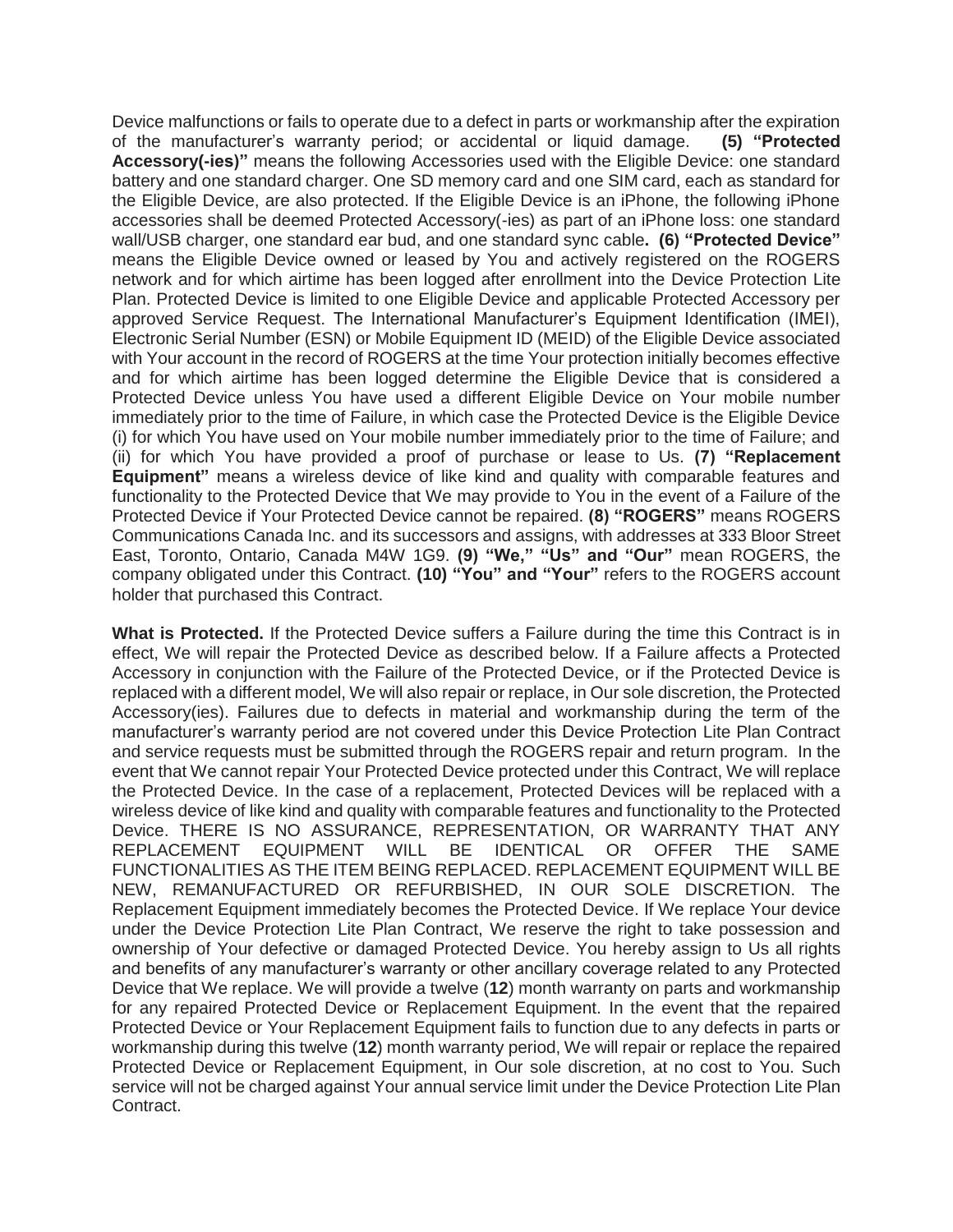**Changes to the Device Protection Lite Plan and Contract.** You agree to all the provisions of this Contract when You order the Device Protection Lite Plan and/or pay for it. If the Protected Device is changed to another Eligible Device at any time while covered by the Device Protection Lite Plan, ROGERS will apply the correct monthly fee for the Device Protection Lite Plan applicable to that device being used under Your ROGERS account. We may also change the monthly charge for the Device Protection Lite Plan, the administration of the Contract, or these terms and conditions from time to time upon at least thirty (**30**) days written notice to You. Such notice may be provided in a Bill insert; as a message printed on Your Bill; by email; in a separate mailing; or by any other reasonable method, at Our discretion, and will clearly and legibly set out its effective date and either the new clause only, or the amended clause and the original clause. You may refuse the amendment and rescind or cancel the Contract without cost, penalty or cancellation by sending Us a notice to that effect no later than thirty (**30**) days after the amendment comes into force. Your continued use of the Device Protection Lite Plan and payment of the charges, after such notice, constitutes Your acceptance of the changes. The Device Protection Lite Plan is available only to wireless device service customers of ROGERS. Your participation in the Device Protection Lite Plan is optional and You may terminate the Contract at any time. Please refer to the Cancellation section of this Contract.

**Contract Service Period.** Your service benefits under this Contract begin on the Enrollment Date and continue from month to month until terminated by You or by Us in accordance with the Cancellation section of this Contract and subject to the Service Limits section of this Contract.

**Charges.** You agree to pay the amount for this Contract shown on Your ROGERS Bill for wireless service each month when invoiced by ROGERS on the same terms and conditions as set forth under Your ROGERS service agreement. Applicable Processing Fees, non-protected failure charges, Locked Device Fees, shipping and restocking charges, taxes, and regulatory surcharges and assessments, if any, may apply prior to fulfilling Your approved Service Request (defined below). ROGERS reserves the right to charge applicable fees for the Device Protection Lite Plan in the event the Protected Device changes. Charges and/or additional fees may be found at www.Brightstarprotect.com/rogers.

**To Obtain Service.** In the event of a Failure of a Protected Device, You may file a service request by calling 1-855-877-3887 or online at [www.Brightstarprotect.com/rogers](http://www.brightstarprotect.com/rogers) (**"Service Request"**). You must file the Service Request within sixty (**60**) days of the Failure. If Your Service Request is approved to repair Your Protected Device, You may mail-in Your Protected Device, or may choose to visit an authorized repair location (if available in Your area, as determined by Us), or an authorized repair technician may come to a location of Your selection (if available in Your area, as determined by Us). Additional information on repair is available at www.Brightstarprotect.com/rogers. We are not responsible for any loss of data, personal or otherwise, on Your Protected Device that may occur during the repair process. If you have a Protected Device that is not repairable, a device that is ineligible for repair, or We determine that a replacement is necessary, Replacement Equipment will be provided to You. If We cannot repair Your Protected Device, and if You mailed Your Protected Device, We will provide you with Replacement Equipment and the unrepaired Protected Device will not be sent back to you. If We cannot repair Your Protected Device, and You elected to visit an authorized repair location or to have an authorized repair technician come to Your location, We will provide You with Replacement Equipment, the unrepaired Protected Device will be made available to You for collection at the location You originally dropped it off at, and You will be responsible for mailing Us the unrepaired Protected Device using the prepaid return mailer as described below. If You do not collect Your Protected Device within thirty (**30**) days from the date You are first notified that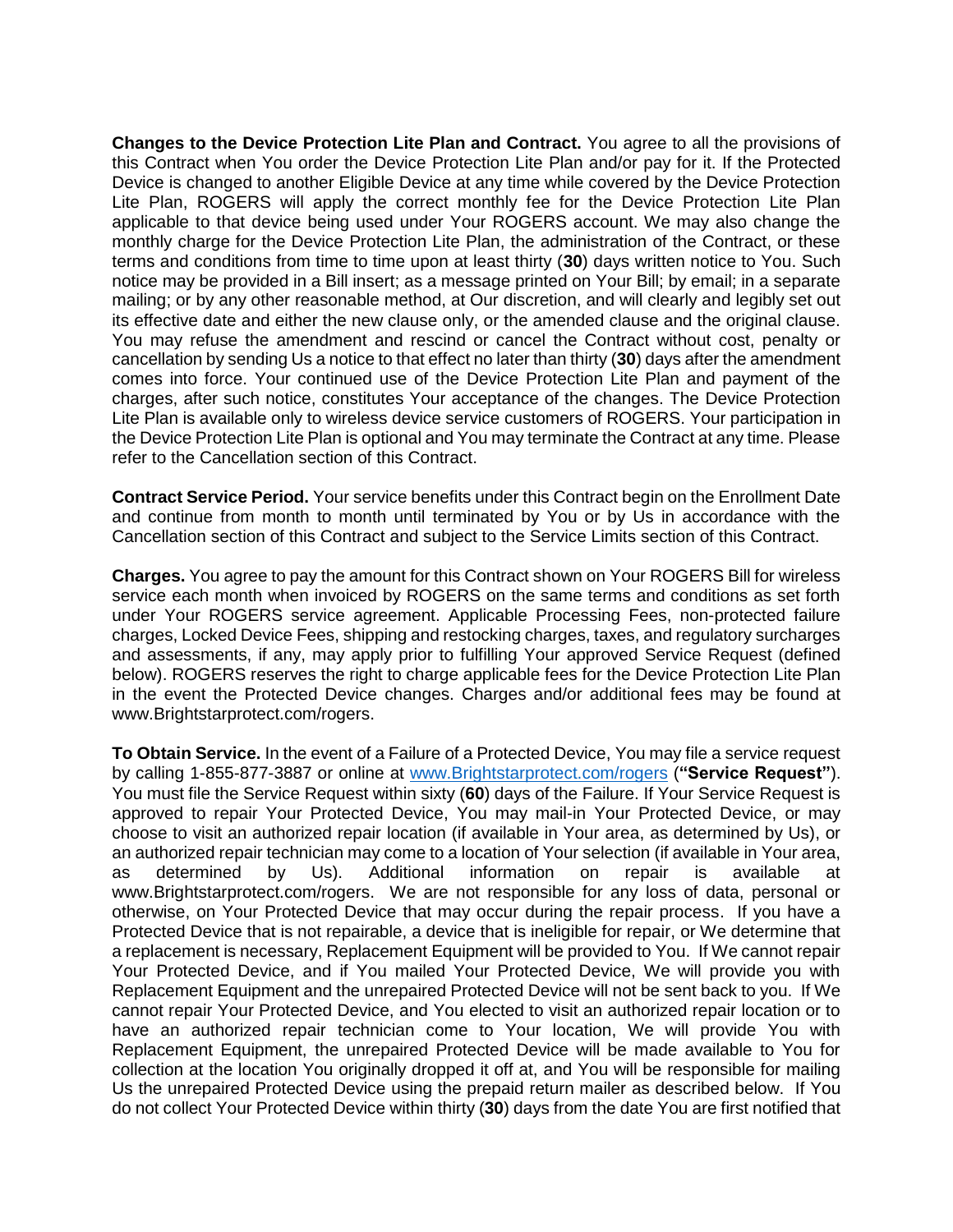the Protected Device is available for collection, after that time, We will return the Protected Device to You by mail. If We provide You with Replacement Equipment, We will ship the Replacement Device the next business day, where and when available. We may provide You with the option to receive the Replacement Equipment the same day Your Service Request is completed for an additional fee, where and when available, in Our sole discretion. WE MAY REQUIRE, AS A CONDITION OF APPROVAL OF YOUR SERVICE REQUEST, THAT YOU PROVIDE PROOF OF PURCHASE OR LEASE FOR THE PROTECTED DEVICE AND/OR YOUR GOVERNMENT ISSUED PHOTO I.D. OR OTHER DOCUMENTATION OR INFORMATION AS REASONABLY NECESSARY TO ESTABLISH YOUR RIGHT TO SERVICE WITHIN SIXTY (**60**) DAYS FROM THE DATE OF THE REQUEST. We also retain the right to inspect the Protected Device (except in cases of loss or theft) as a condition of approval of Your Service Request.

**Processing Fees.** A nonrefundable Processing Fee, plus applicable taxes, applies to each approved Service Request. The Processing Fee will be collected from you prior to fulfilling Your approved Service Request. Prepaid credit cards may not be used to pay Your applicable Processing Fee. A complete list of Eligible Devices and their device tier are available at www.Brightstarprotect.com/rogers or by calling 1-855-877-3887.

**Service Limits.** We will cover the cost to repair or replace the Protected Device up to a maximum of **\$2,300.00**, inclusive of a \$500 per Service Request limit for Protected Accessories, per Service Request depending on the tier of Your Protected Device. Beginning on the Enrollment Date, this Device Protection Lite Plan Contract will cover up to, but not more than, two (**2**) repairs and/or replacements (if a replacement is provided to You) of the Protected Device during any twelve (**12**) month period, beginning on the date that the first approved Service Request is fulfilled. For Service Requests that are fulfilled with Replacement Equipment or the Protected Device has been mailed for repair, the fulfillment date is the date on which the Replacement Equipment or repaired Protected Device is shipped to You. For Service Requests that are fulfilled at an authorized repair location or repaired by an authorized repair technician, the fulfillment date is the date which the Repaired Protected Device is made available to You for collection. We will forward a notice of cancellation of the Contract to You, by mail, email or fax at the time of the second fulfilled Service Request, and We will discontinue all monthly charges for the Device Protection Lite Plan Contract at such time. The monthly charge paid for the Device Protection Lite Plan Contract during the month in which the second fulfilled Service Request occurs will be prorated up to the date of cancellation. The service limit does not apply to the repair or replacement of Protected Devices caused by defects in parts or workmanship during the standard product warranty.

**Return of Replaced Protected Devices/Non-Return Fee.** If We provide You with Replacement Equipment and You did not mail Your Protected Device to Us for repair, the Protected Device must be returned to Us at Our shipping expense in the return mailer included with Your Replacement Equipment within thirty (**30**) days. The Protected Device We replace becomes property of ROGERS and You hereby assign to Us all rights and benefits of any manufacturer's warranty or other ancillary coverage relating to any Protected Device that We replace. If We do not receive Your original equipment within thirty (**30**) days, You will be charged a non-return equipment fee up to **\$800.00** plus applicable taxes. The Non-Returned Equipment Fee will be charged to the credit card We have on file for You, or may be included on Your monthly bill, in Our sole discretion. Call 1-855-877-3887 to request a prepaid return mailer.

**Locked Device Fee.** If You file a Service Request, We will ask You at the time You file Your Service Request to disable any locking feature on Your Protected Device. We will not process Your Service Request until You provide affirmative verification that such locking feature has been disabled. If We provide You with Replacement Equipment, and You return Your Protected Device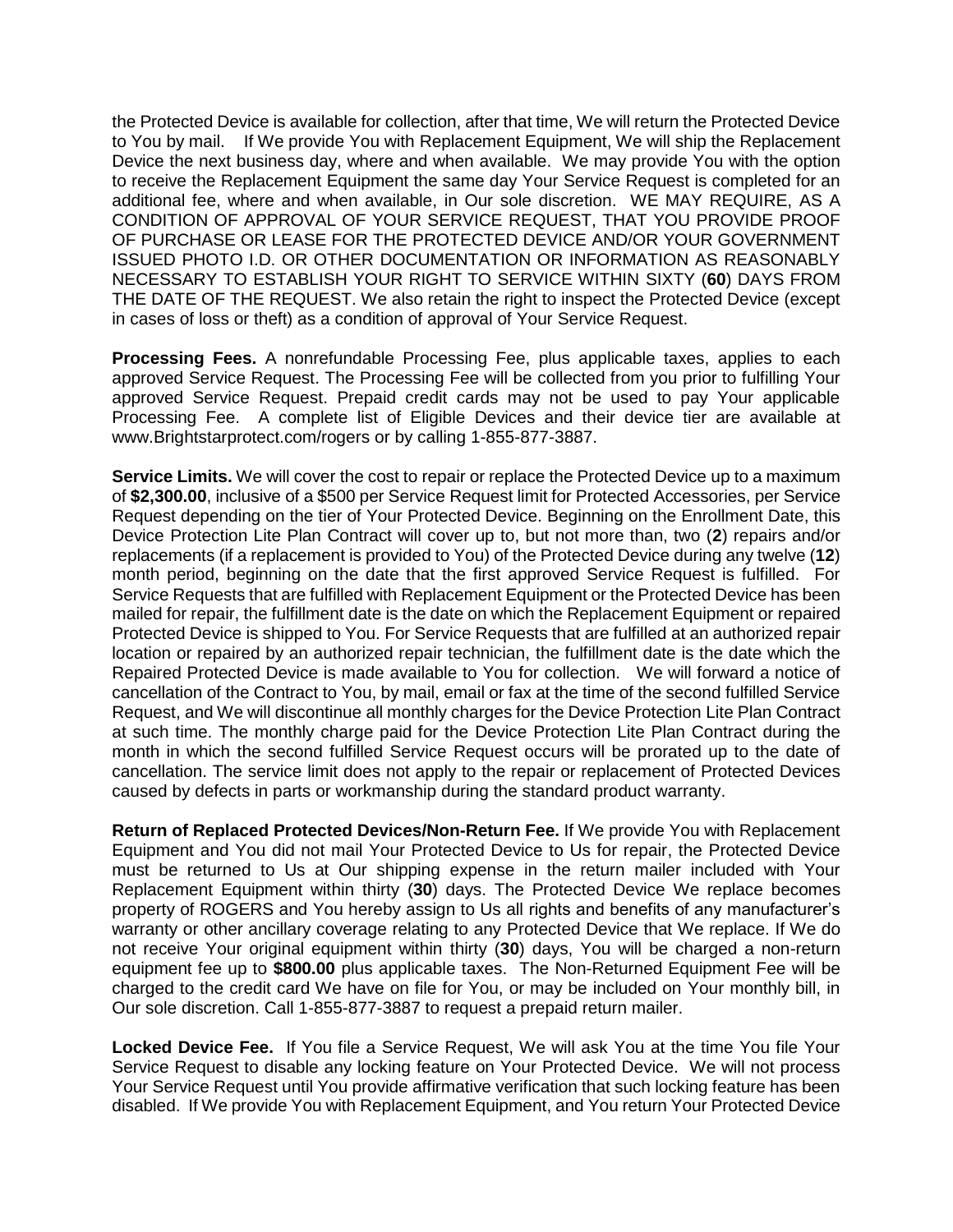with the locking feature enabled, We will charge a Locked Device Fee (as indicated above) to the credit card We have on file for You. YOU MAY AVOID THIS FEE BY DISABLING THE LOCKING FEATURE ON YOUR PROTECTED DEVICE AT THE TIME YOU FILE YOUR SERVICE REQUEST.

## **What is not Protected.**

The Device Protection Lite Plan does not protect the following:

(1) incidental or consequential damages, unforeseen and unforeseeable damages at the time of this Contract, or indirect damages where the failure to perform the obligation does not result from Our intentional or gross fault; (2) failures caused by war, revolution, acts of public enemy or terrorist, labour difficulties, including without limitation, strikes, slowdowns, picketing or boycotts, civil commotion, embargo, acts or government, or military authority; (3) abuse, misuse, or intentional acts; (4) pre-existing Failures of the Protected Device occurring before the time it was established as the Protected Device; (5) changes or enhancement in color, texture, finish, expansion, contraction, or any cosmetic damage to Protected Device however caused, including, but not limited to, scratches and marring, that do not affect the mechanical or electrical function of the Protected Device; (6) Failure of the Protected Device caused by computer viruses or similar unauthorized intrusive codes or programming; (7) physical loss of the Protected Device; or (8) theft of the Protected Device.

Further, Protected Device does not include and the Device Protection Lite Plan does not protect: (1) Contraband or property in the course of illegal transportation or trade; (2) property in transit to You from anyone other than Us; (3) routine maintenance and consumable items, such as batteries (one standard battery will be provided with Replacement Equipment if the Replacement Equipment is a different model than the Protected Device or if the battery was part of the Failure to the Protected Device); (4) antennas, unless there is also a Failure of the Protected Device; or (5) any accessories (unless otherwise covered as a Protected Accessory when part of a Failure to the Protected Device), including but not limited to color face plates, personalized data, or customized software, such as personal information managers (PIMs), ring tones, games, or screen savers.

**Cancellation.** You may terminate this Contract at any time for any reason by contacting ROGERS at 1-888-ROGERS1. We may terminate this Contract immediately if You default on Your obligations. In Québec or Newfoundland and Labrador, We may terminate this Contract for any other reason by notifying You in writing at least sixty (**60**) days prior to the effective date of cancellation, which notice shall state the effective date and grounds for cancellation. In all other Provinces, We may terminate this Contract for any other reason by notifying You in writing at least thirty (**30**) days prior to the effective date of cancellation. If You or We terminate this Contract within thirty (**30**) days from Your receipt of this Contract and You have not received a fulfilled Service Request, You will receive a full refund of the of the monthly service fee. If You or We terminate this Contract after thirty (30) days following the Enrollment Date, We will refund the remainder of the monthly service fee, pro-rated on a daily basis as measured by the date You cancel the Contract. We will also discontinue all monthly charges for the Plan as of the effective date of cancellation. Any termination and cancellation of Your wireless service with ROGERS for any reason constitutes cancellation of this Contract by You, subject to the terms and conditions of this Contract.

**Electronic Delivery.** You expressly and knowingly agree and consent to permit Us (including any third party vendor, or representative through which we provide services under this Contract) to make disclosures and provide notices to You by bill message, text message, letter or e-mail, or any other method in accordance with Your Rogers Terms of Service.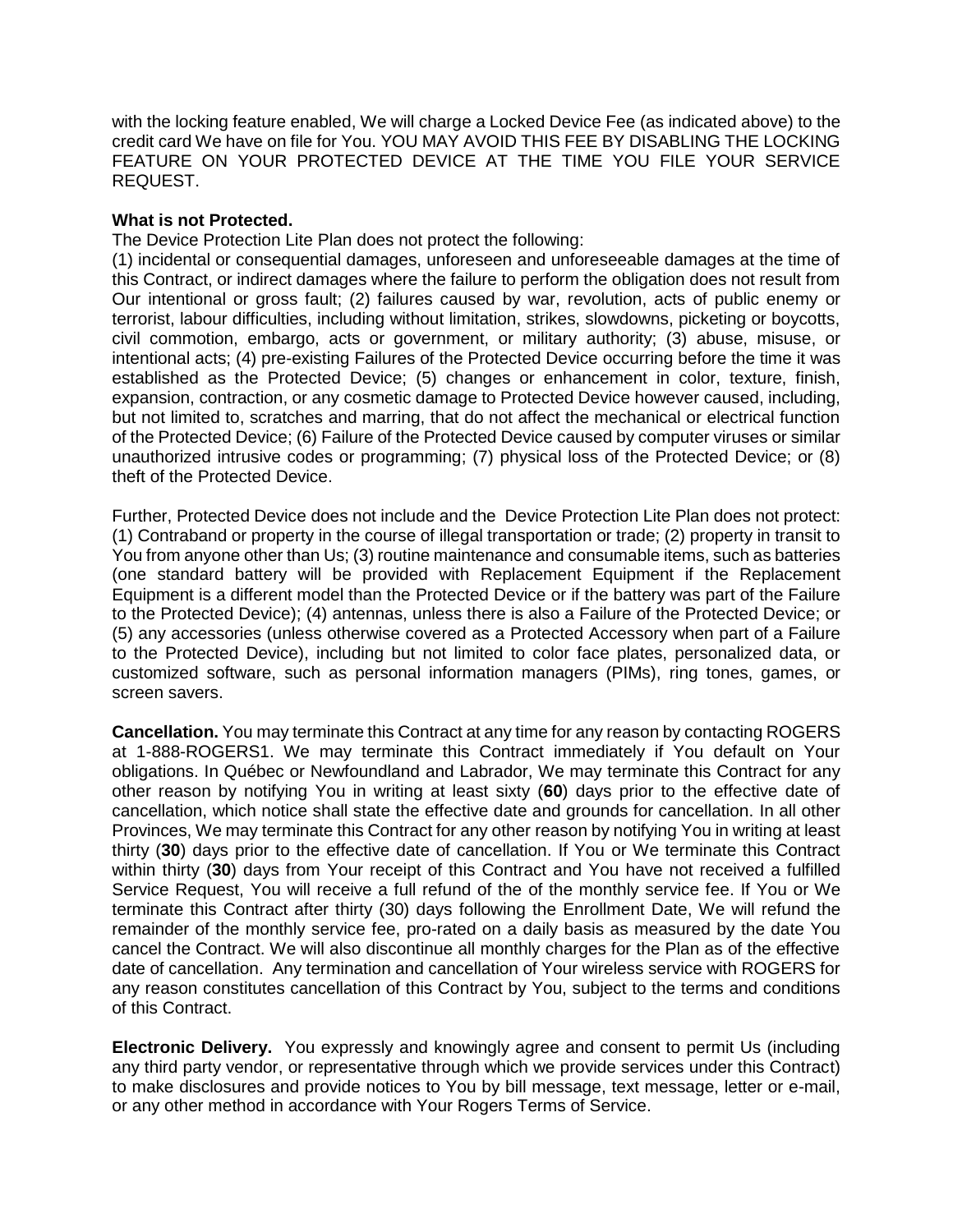**Service Contract.** This Contract is a contract between You and Us that provides the specified services outlined herein. This contract is not an insurance policy and provides no insurance coverage or insurance benefits to You.

**Limits of Liability. Not applicable in Québec:** In the event of any error, omission or failure by Us or Our agents or service providers with respect to the Device Protection Lite Plan Contract or the services provided by Us or Our agents or service providers hereunder, Our RESPONSIBILITY AND LIABILITY AND THAT OF OUR AGENTS OR SERVICE PROVIDERS SHALL BE LIMITED TO THE CHARGES ACTUALLY PAID BY YOU FOR THE DEVICE PROTECTION LITE PLAN CONTRACT (BUT NO MORE THAN THE LAST TWENTY-FOUR (24) MONTHLY CHARGES YOU PAID FOR THE DEVICE PROTECTION LITE PLAN CONTRACT). THIS IS YOUR SOLE REMEDY FOR ANY ERRORS, OMISSIONS OR FAILURE OF US OR OUR AGENTS' OR SERVICE PROVIDERS' PERFORMANCE. FURTHER, UNDER NO CIRCUMSTANCES SHALL WE OR OUR AGENTS OR SERVICE PROVIDERS BE LIABLE FOR ECONOMIC LOSSES, INDIRECT, INCIDENTAL, CONSEQUENTIAL, SPECIAL, EXEMPLARY OR PUNITIVE DAMAGES (EVEN IF WE OR OUR AGENTS OR SERVICE PROVIDERS HAVE BEEN ADVISED OF OR HAVE FORESEEN THE POSSIBILITY OF SUCH DAMAGES) ARISING FROM THE DEVICE PROTECTION LITE PLAN CONTRACT OR OUR AGENTS' OR SERVICE PROVIDERS' PERFORMANCE UNDER THE DEVICE PROTECTION LITE PLAN CONTRACT, OR UNDER ANY PROVISION OF THIS CONTRACT, SUCH AS, BUT NOT LIMITED TO, LOSS OF REVENUE OR ANTICIPATED PROFITS OR LOST BUSINESS. EXCEPT AS OTHERWISE EXPRESSLY STATED IN CONTRACT, WE HEREBY SPECIFICALLY DISCLAIM ANY AND ALL CONDITIONS, REPRESENTATIONS OR WARRANTIES, STATUTORY, EXPRESS OR IMPLIED, REGARDING THE DEVICE PROTECTION LITE PLAN CONTRACT AND SERVICES TO BE PROVIDED HEREUNDER BY US AND OUR AGENTS OR SERVICE PROVIDERS, INCLUDING ANY IMPLIED WARRANTY OF TITLE, MERCHANTABILITY OR FITNESS FOR A PARTICULAR PURPOSE AND IMPLIED WARRANTIES ARISING FROM COURSE OF DEALING OR COURSE OF PERFORMANCE.

**Limits of Liability. Applicable in Québec:** Except in the case of damages resulting from Our own act or of Our agents or service providers with respect to the Device Protection Lite Plan or the services provided by Us or Our agents or service providers hereunder, Our RESPONSIBILITY AND LIABILITY AND THAT OF OUR AGENTS OR SERVICE PROVIDERS SHALL BE LIMITED TO THE CHARGES ACTUALLY PAID BY YOU FOR THE DEVICE PROTECTION LITE PLAN CONTRACT (BUT NO MORE THAN THE LAST TWENTY-FOUR (24) MONTHLY CHARGES YOU PAID FOR THE DEVICE PROTECTION LITE PLAN CONTRACT). IN SUCH CIRCUMSTANCES WE OR OUR AGENTS OR SERVICE PROVIDERS WILL NOT BE LIABLE FOR ANY DAMAGES, ECONOMIC LOSSES, INDIRECT, INCIDENTAL, CONSEQUENTIAL, SPECIAL, EXEMPLARY OR PUNITIVE DAMAGES (EVEN IF WE OR OUR AGENTS OR SERVICE PROVIDERS HAVE BEEN ADVISED OF OR HAVE FORESEEN THE POSSIBILITY OF SUCH DAMAGES) ARISING FROM THE DEVICE PROTECTION LITE PLAN CONTRACT OR OUR AGENTS' OR SERVICE PROVIDERS' PERFORMANCE UNDER THE DEVICE PROTECTION LITE PLAN, OR UNDER ANY PROVISION OF THIS CONTRACT, SUCH AS, BUT NOT LIMITED TO, LOSS OF REVENUE OR ANTICIPATED PROFITS OR LOST BUSINESS. EXCEPT AS OTHERWISE EXPRESSLY STATED IN THIS CONTRACT, WE HEREBY SPECIFICALLY DISCLAIM ANY AND ALL CONDITIONS, REPRESENTATIONS OR WARRANTIES, STATUTORY, EXPRESS OR IMPLIED, REGARDING THE DEVICE PROTECTION LITE PLAN CONTRACT AND SERVICES TO BE PROVIDED HEREUNDER BY US AND OUR AGENTS OR SERVICE PROVIDERS, INCLUDING ANY IMPLIED WARRANTY